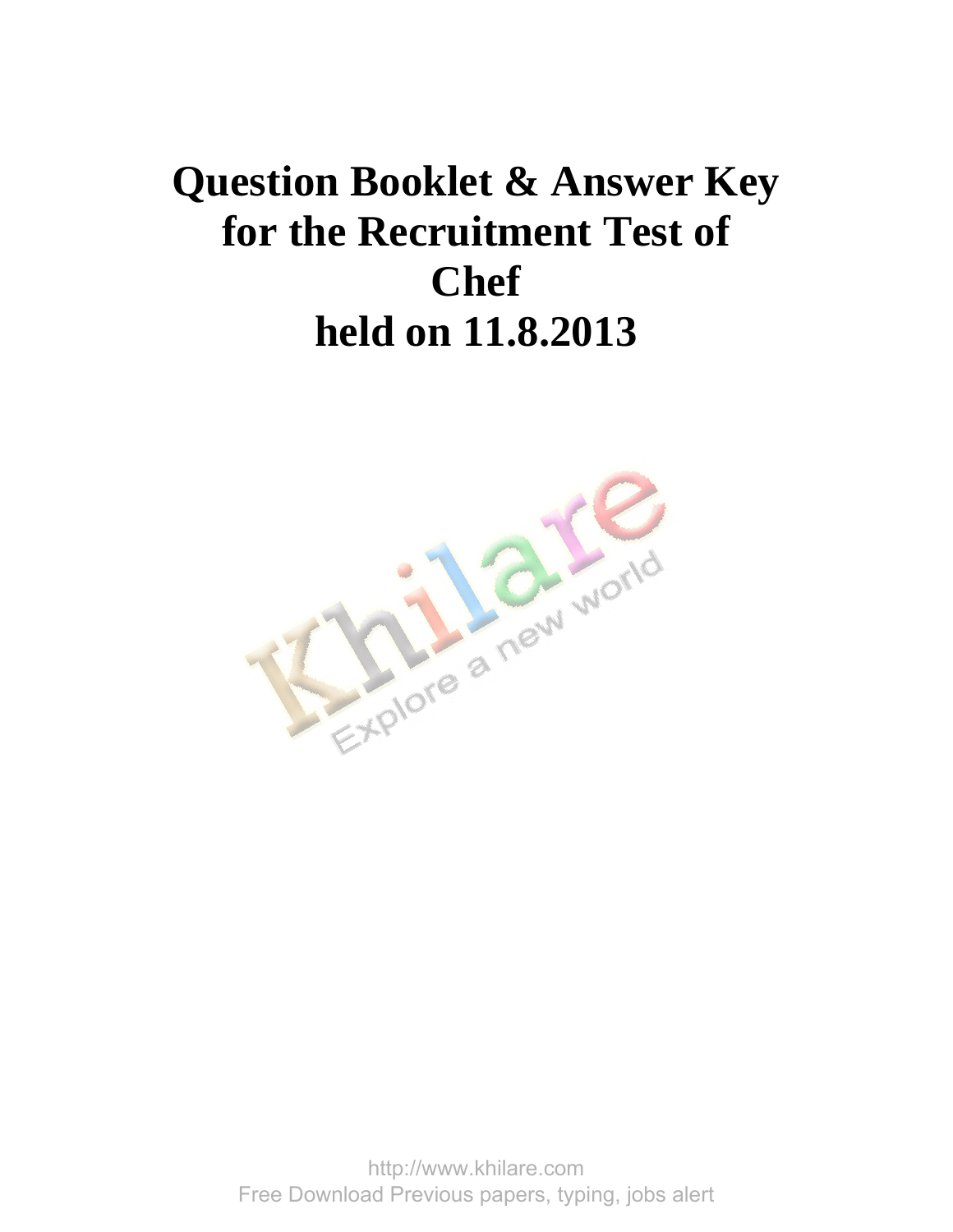| (1)                                                                                                                         | ਅੱਧਕ ਦੀ ਵਰਤੋਂ ਵਾਲਾ ਠੀਕ ਸ਼ਬਦ ਜੋੜ ਚੁਣੋਂ ∶        |                                                                                                            |  |                    |  |                     |  |
|-----------------------------------------------------------------------------------------------------------------------------|------------------------------------------------|------------------------------------------------------------------------------------------------------------|--|--------------------|--|---------------------|--|
|                                                                                                                             | (A) ਤਕੜੀ                                       | $(B)$ ਤੱਕੜੀ                                                                                                |  | (C) ਤਕੱੜੀ          |  | (D) ਤੱਕੱੜੀ          |  |
| (2)                                                                                                                         | ਹੇਠ ਲਿਖਿਆਂ ਵਿੱਚੋਂ ਸਹੀ ਸਮਾਸੀ ਸ਼ਬਦ ਚੁਣੋਂ :       |                                                                                                            |  |                    |  |                     |  |
|                                                                                                                             | (A) ਅੰਨ-ਰੋਟੀ                                   | (B) ਅੰਨ–ਸੰਨ੍ਹ                                                                                              |  | (C) ਅੰਨ-ਪਾਣੀ       |  | $(D)$ ਅੰਨ–ਸਬਜੀ      |  |
| (3)                                                                                                                         | ਭਾਵ-ਵਾਚਕ ਨਾਂਵ ਚੁਣੋ:                            |                                                                                                            |  |                    |  |                     |  |
|                                                                                                                             |                                                | (A) ਸਕੂਲ, ਮਕਾਨ         (B) ਗਮੀ, ਖੁਸ਼ੀ              (C) ਅਸੀਂ, ਤੁਸੀਂ                                         |  |                    |  | (D) ਸੈਨਾ, ਜਲੂਸ      |  |
| (4)                                                                                                                         | ਕਿਰਿਆ ਵਿਸ਼ੇਸ਼ਣ ਦੀਆਂ ਕਿੰਨੀਆਂ ਕਿਸਮਾਂ ਹੁੰਦੀਆਂ ਹਨ: |                                                                                                            |  |                    |  |                     |  |
|                                                                                                                             | (A) ਪੰਜ                                        | $(B)$ ਛੇ                                                                                                   |  | $(C)$ ਸੱਤ          |  | (D) ਅੱਠ             |  |
| (5)                                                                                                                         |                                                | 'ਇਹ ਉਸ ਦੀਆਂ ਪੁਸਤਕਾਂ ਹਨ' ਵਾਕ ਵਿੱਚ ਸੰਬੰਧਕ ਕਿਹੜਾ ਹੈ:                                                          |  |                    |  |                     |  |
|                                                                                                                             | (A) ਇਹ                                         | $(B)$ ਉਸ                                                                                                   |  | $(C)$ ਦੀਆਂ         |  | (D) ਪੁਸਤਕਾਂ         |  |
| (6)                                                                                                                         |                                                | ਪੰਜਾਬੀ ਭਾਸ਼ਾ ਨੂੰ ਲਿਖਣ ਲਈ ਢੁਕਵੀਂ ਲਿੱਪੀ ਕਿਹੜੀ ਹੈ :                                                           |  |                    |  |                     |  |
|                                                                                                                             | (A) ਗੁਰਮੁਖੀ                                    | (B) ਮਲਵਈ                                                                                                   |  | (C) ਫਾਰਸੀ          |  | (D) ਦੇਵਨਾਗਰੀ        |  |
| (7)                                                                                                                         |                                                | 'ਉਹ ਘਰ ਗਿਆ ਤੇ ਉਸਨੇ ਰੋਟੀ ਖਾਧੀ' ਹੇਠ ਲਿਖਿਆਂ ਵਿੱਚੋਂ ਵਾਕ ਦੀ ਕਿਹੜੀ ਕਿਸਮ ਹੈ:                                      |  |                    |  |                     |  |
|                                                                                                                             | (A) ਸਾਧਾਰਨ                                     | $(B)$ ਮਿਸ਼ਰਤ                                                                                               |  | (C) ਸੰਯੁਕਤ         |  | $(D)$ ਵਿਸਮਕ         |  |
| (8)                                                                                                                         | 'ਹਥੀਂ ਛਾਵਾਂ ਕਰਨੀਆਂ' ਦਾ ਕੀ ਅਰਥ ਹੈ :             |                                                                                                            |  |                    |  |                     |  |
|                                                                                                                             | (A) ਬੇਇਜਤੀ ਕਰਨੀ                                |                                                                                                            |  | $(B)$ ਆਦਰ ਮਾਣ ਕਰਨਾ |  |                     |  |
|                                                                                                                             | (C) ਗਰਮੀਂ ਤੋਂ ਬਚਾਉਂਣਾ                          |                                                                                                            |  | $(D)$ ਛਾਂ ਕਰ ਦੇਣੀ  |  |                     |  |
| (9)                                                                                                                         | 'ਉੱਜੜੇ ਬਾਗਾਂ ਦੇ ' ਅਖਾਣ ਪੁਰਾ ਕਰੋ <b>:</b>       |                                                                                                            |  |                    |  |                     |  |
|                                                                                                                             | (A) ਮਾਲੀ ਨਿਕੰਮੇ                                | $(B)$ ਫਲ ਮਿੱਠੇ                                                                                             |  | (C) ਅਮਰੂਦ ਕੌੜੇ     |  | $(D)$ ਗਾਲੜ੍ਹ ਪਟਵਾਗੀ |  |
| (10)                                                                                                                        | 'ਪੁਆਧੀ' ਕੀ ਹੈ :                                |                                                                                                            |  |                    |  |                     |  |
|                                                                                                                             | $(A)$ ਭਾਸ਼ਾ                                    | $(B)$ ਲਿੱਪੀ                                                                                                |  | C FeargNOMO        |  | $(D)$ ੳਪ–ਭਾਸ਼ਾ      |  |
|                                                                                                                             |                                                |                                                                                                            |  |                    |  |                     |  |
|                                                                                                                             |                                                | <b>Directions (Q.No 11-15):-</b> Out of the four given options, choose the underlined part, in each of the |  |                    |  |                     |  |
|                                                                                                                             | following sentences, that has an error:-       |                                                                                                            |  |                    |  |                     |  |
| 11.                                                                                                                         | Do not forget him                              | whom brought this movement so far.                                                                         |  |                    |  |                     |  |
|                                                                                                                             | D<br>A<br>B                                    |                                                                                                            |  |                    |  |                     |  |
|                                                                                                                             |                                                |                                                                                                            |  |                    |  |                     |  |
| 12.                                                                                                                         | A<br>B                                         | The applicant, being a householder, he is entitled to a vote.                                              |  | D                  |  |                     |  |
|                                                                                                                             |                                                |                                                                                                            |  |                    |  |                     |  |
| 13.                                                                                                                         | you think<br>did<br><b>Whom</b>                | was there?                                                                                                 |  |                    |  |                     |  |
|                                                                                                                             | B<br>$\mathsf{C}$<br>A                         | D                                                                                                          |  |                    |  |                     |  |
| 14.                                                                                                                         | the man<br>I was                               | whom they<br>thought was dead.                                                                             |  |                    |  |                     |  |
|                                                                                                                             | B<br>A                                         | C<br>D                                                                                                     |  |                    |  |                     |  |
|                                                                                                                             |                                                |                                                                                                            |  |                    |  |                     |  |
| 15.                                                                                                                         |                                                | The student, who you thought so highly of, has failed to win the first prize.                              |  |                    |  |                     |  |
| B<br>D<br>C<br>A<br>Directions (Q.No. 16-20):- Out of the four given choices, choose the correct synonym of the words given |                                                |                                                                                                            |  |                    |  |                     |  |
| below:-                                                                                                                     |                                                |                                                                                                            |  |                    |  |                     |  |
|                                                                                                                             |                                                |                                                                                                            |  |                    |  |                     |  |
| 16.                                                                                                                         | Bleary                                         |                                                                                                            |  |                    |  |                     |  |
|                                                                                                                             | (A) Blurry                                     | (B) Bright                                                                                                 |  | (C) Brittle        |  | (D) Clear           |  |
| 17.                                                                                                                         | <b>Brusque</b>                                 |                                                                                                            |  |                    |  |                     |  |
|                                                                                                                             | (A) Shock                                      | $(B)$ Curt                                                                                                 |  | (C) Abrupt         |  | (D) Blunder         |  |
|                                                                                                                             |                                                |                                                                                                            |  |                    |  |                     |  |

http://www.khilare.com

23 (Eng) Page **1** of **7** Free Download Previous papers, typing, jobs alert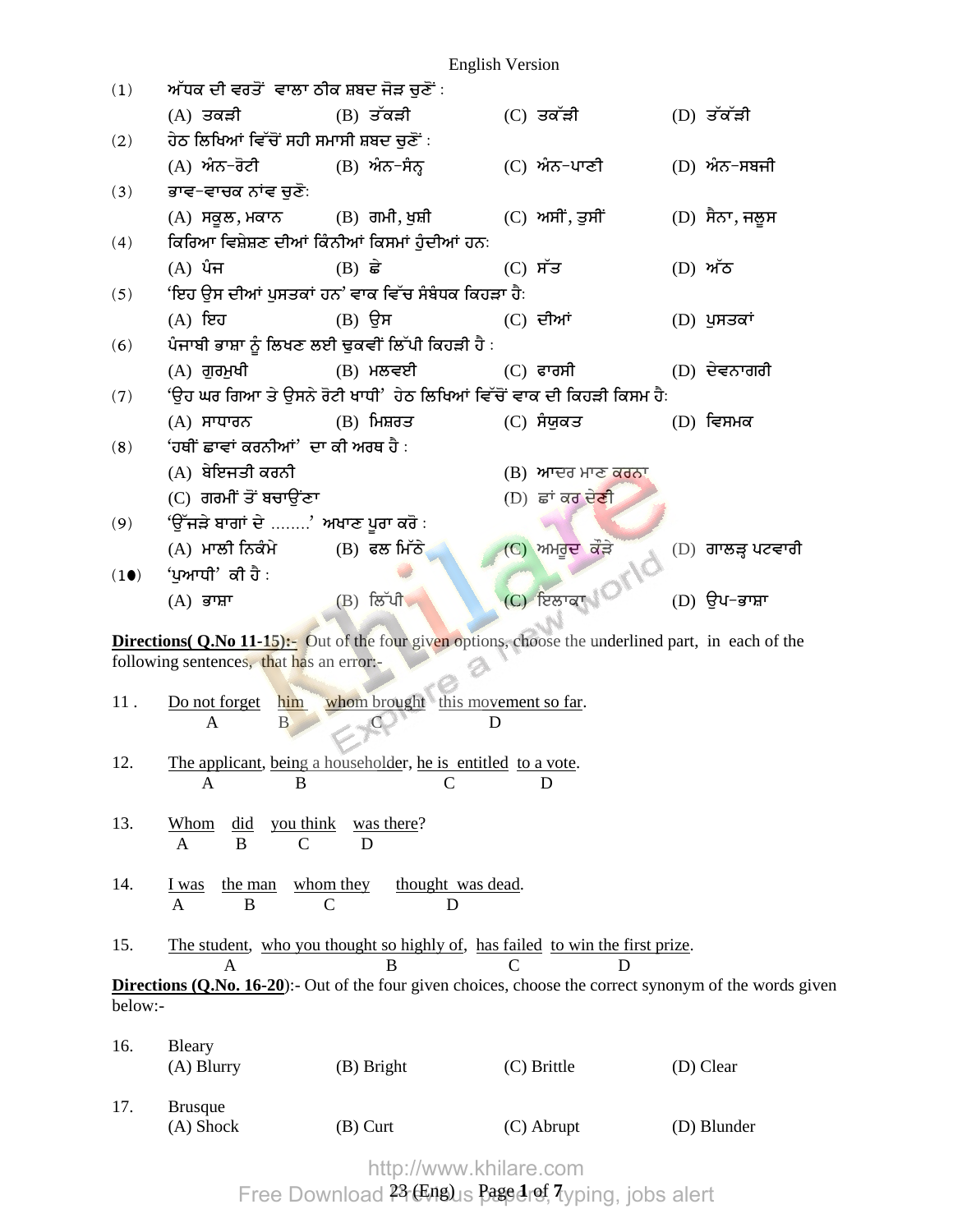| 18. | Collate<br>(A) Conciliate                                                                                                                                                                                                                                                                    | (B) Select                                                                                                                                                                                                                                             | $(C)$ Gather                                                                                                                                                      | (D) Cancel                                                                                                 |  |
|-----|----------------------------------------------------------------------------------------------------------------------------------------------------------------------------------------------------------------------------------------------------------------------------------------------|--------------------------------------------------------------------------------------------------------------------------------------------------------------------------------------------------------------------------------------------------------|-------------------------------------------------------------------------------------------------------------------------------------------------------------------|------------------------------------------------------------------------------------------------------------|--|
| 19. | Dilettante<br>$(A)$ Cruel                                                                                                                                                                                                                                                                    | (B) Dangerous                                                                                                                                                                                                                                          | (C) Amateur                                                                                                                                                       | (D) Expert                                                                                                 |  |
| 20. | Impecunious<br>$(A)$ Poor                                                                                                                                                                                                                                                                    | (B) Rich                                                                                                                                                                                                                                               | (C) Determined                                                                                                                                                    | (D) Irrelevant                                                                                             |  |
| 21. | A) Guru Amar Das                                                                                                                                                                                                                                                                             | Which Sikh Guru started Langar (common dining) system?<br>B) Guru Ram Das                                                                                                                                                                              | C) Guru Arjan Dev                                                                                                                                                 | D) Guru Angad Dev                                                                                          |  |
| 22. | A) Partap Singh Kairon<br>C) Bhagat Puran Singh                                                                                                                                                                                                                                              | Who is known as Punjab's "Bearded Mother Teressa"?                                                                                                                                                                                                     | B) Master Tara Singh<br>D) Baba Balbir Singh Seechewal                                                                                                            |                                                                                                            |  |
| 23. |                                                                                                                                                                                                                                                                                              |                                                                                                                                                                                                                                                        |                                                                                                                                                                   | Which Sikh personality has the distinction of coronating the successors of Guru Nanak upto 6 <sup>th</sup> |  |
|     | Guru?<br>A) Bhai Gurudas                                                                                                                                                                                                                                                                     | B) Baba Srichand                                                                                                                                                                                                                                       | C) Bhai Mardana                                                                                                                                                   | D) Baba Buddha                                                                                             |  |
| 24. | A) Ranjit Singh<br>C) Jassa Singh Ahluwalia                                                                                                                                                                                                                                                  | Nawab Kapur Singh conferred the title of 'Sultan-ul-qaum' on                                                                                                                                                                                           | B) Jassa Singh Ramgarihia<br>D) Banda Bahadur                                                                                                                     |                                                                                                            |  |
| 25. | Before 1962, Punjab Agriculture University (PAU) was known as<br>A) Institute of agricultural research and extension B) College of agriculture<br>C) Institute of agricultural education<br>D) Centre for agricultural research                                                              |                                                                                                                                                                                                                                                        |                                                                                                                                                                   |                                                                                                            |  |
| 26. | 1. Jallianwala Bagh Incident<br>3. The Ghadar Movement<br>A) $4, 3, 2, 1$                                                                                                                                                                                                                    | B) 1, 2, 3, 4, 5                                                                                                                                                                                                                                       | Arrange the following important events in the history of Punjab in chronological order<br>2. Kamagata Maru Incident<br>4. Battle of Saraghari<br>$C$ ) 2, 3, 4, 1 | D) $3, 4, 2, 1$                                                                                            |  |
| 27. | What is correct about Singh Sabha?<br>A) it was founded in 1907 at Lahore<br>B) it aimed at protecting the interests of Sikhs through education and literature<br>C) it prescribed a social code of conduct for Sikhs<br>D) it was aimed at protecting the honour of Sikh woman and children |                                                                                                                                                                                                                                                        |                                                                                                                                                                   |                                                                                                            |  |
| 28. | Which Guru was called 'Bala Pritam'?<br>A) Guru Harkrishan Sahib<br>C) Guru Teg Bahadur Ji                                                                                                                                                                                                   |                                                                                                                                                                                                                                                        | B) Guru Amar Das Ji<br>D) Guru Arjan Dev Ji                                                                                                                       |                                                                                                            |  |
| 29. | Which of the following is not correct?                                                                                                                                                                                                                                                       | A) Punjab covers 1.5% of geographical area of country<br>B) Punjab houses India's second largest tractor population<br>C) Punjab has the highest per hectare fertilizer consumption<br>D) main source of irrigation in Punjab are canals and tubewells |                                                                                                                                                                   |                                                                                                            |  |
| 30. | Punjab produces                                                                                                                                                                                                                                                                              | A) 2% of world's cotton, 2% of wheat and 1% of rice<br>B) 5% of world's cotton, 5% of wheat and 2% of rice<br>C) 3% of world's cotton, 3% of wheat and 1% of rice<br>D) 1% of world's cotton, 3% of wheat and 6% of rice                               |                                                                                                                                                                   |                                                                                                            |  |
|     |                                                                                                                                                                                                                                                                                              | http://www.khilare.com                                                                                                                                                                                                                                 |                                                                                                                                                                   |                                                                                                            |  |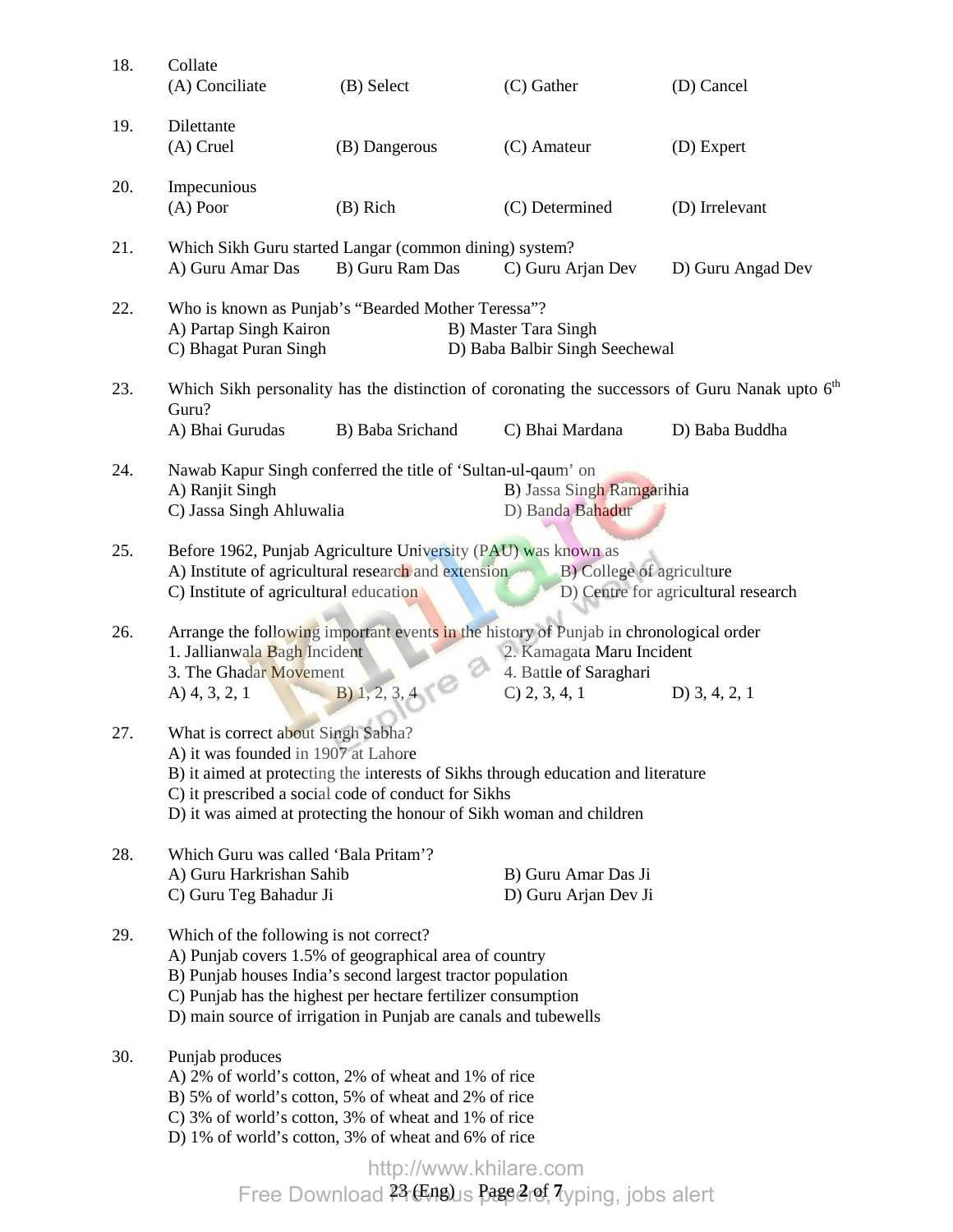| 31.           | consumption?<br>A) India                                                                                                                                                                                                        | B) USA                                                                                                                                                                                                                   | C) China                                                 | Which country is the largest consumer of coal, accounting for almost half of world's<br>D) Russia                                                                                                         |  |
|---------------|---------------------------------------------------------------------------------------------------------------------------------------------------------------------------------------------------------------------------------|--------------------------------------------------------------------------------------------------------------------------------------------------------------------------------------------------------------------------|----------------------------------------------------------|-----------------------------------------------------------------------------------------------------------------------------------------------------------------------------------------------------------|--|
|               |                                                                                                                                                                                                                                 |                                                                                                                                                                                                                          |                                                          |                                                                                                                                                                                                           |  |
| 32.           | A) it comes to effect from July 1, 2013<br>D) all of the above                                                                                                                                                                  | Which of the following is correct with respect to Commodity Transaction Tax (CTT)?<br>B) its rate is 0.01% on transaction of various non-agricultural commodities<br>C) it is on futures trading and not on spot trading |                                                          |                                                                                                                                                                                                           |  |
| 33.           | Which is world's largest desert?<br>A) Arabian Desert, Asia<br>C) The Gobi, Asia                                                                                                                                                |                                                                                                                                                                                                                          | B) The Sahara, Africa<br>D) Australian Desert, Australia |                                                                                                                                                                                                           |  |
| 34.           | National Housing Bank is subsidiary of<br>A) RBI                                                                                                                                                                                | <b>B) NABARD</b>                                                                                                                                                                                                         | C) UTI                                                   | D) LIC                                                                                                                                                                                                    |  |
| 35.           | Project 'Sanskalp' is associated with<br>A) illiteracy                                                                                                                                                                          | B) polio                                                                                                                                                                                                                 | C) poverty                                               | D) AIDS/HIV                                                                                                                                                                                               |  |
| 36.           | 'Mahatma' was added before Gandhiji's name during<br>B) Amritsar Session of INC in 1919<br>A) Rowlatt Satyagraha<br>C) Champaran Satyagraha<br>D) initial stage of Khalafat movement                                            |                                                                                                                                                                                                                          |                                                          |                                                                                                                                                                                                           |  |
| 37.           | 'Prosperity 2000' programme was launched with the help of<br><b>B)</b> International Finance Commission<br>A) World Bank<br>C) World Health Organization<br>D) IMF<br>WO                                                        |                                                                                                                                                                                                                          |                                                          |                                                                                                                                                                                                           |  |
| 38.           | A) calcium oxalate                                                                                                                                                                                                              | The 'stones' formed in human kidney consist mostly of<br>B) calcium                                                                                                                                                      | C) sodium oxalate                                        | D) magnesium sulphate                                                                                                                                                                                     |  |
| 39.           | The office of Lokpal and Lokayukta in India is based on which one of the following?<br>A) Parliamentary commissioner of U.K.<br>B) Ombudsman in Scandinavia<br>C) Procurator General of Russia<br>D) Council of State in France |                                                                                                                                                                                                                          |                                                          |                                                                                                                                                                                                           |  |
| 40.           | 'Epsom' is associated with<br>A) Polo                                                                                                                                                                                           | B) Water Polo                                                                                                                                                                                                            | C) Table Tennis                                          | D) Horse riding                                                                                                                                                                                           |  |
| 41.           | Complete the series<br>A) 59                                                                                                                                                                                                    | 14, 19, 26, 35, 46, $\_\_\_\_\_\_\_\_\_\_\_\_\_\_\_\_\_\_\_\_\_\_\_\_\_\_\_\_\_\_$<br>B) 49                                                                                                                              | $C$ ) 51                                                 | D) 58                                                                                                                                                                                                     |  |
| 42.           | code?                                                                                                                                                                                                                           |                                                                                                                                                                                                                          |                                                          | In a certain language, MOTHER is written as ONHURF. How will ANSWER be written in that                                                                                                                    |  |
|               | A) NBXSSE                                                                                                                                                                                                                       | <b>B) NBWRRF</b>                                                                                                                                                                                                         | C) MAVSPE                                                | D) NBWTRF                                                                                                                                                                                                 |  |
|               | Read the following information given below and answer Q.Nos.43-44                                                                                                                                                               |                                                                                                                                                                                                                          |                                                          | Rani and Shreshtha are a married couple having two daughters, Medha and Deepti. Deepti is married to<br>Anurag who is the son of Garima and Tarun. Nidhi is the daughter of Anurag. Komal who is Anurag's |  |
|               |                                                                                                                                                                                                                                 |                                                                                                                                                                                                                          |                                                          | sister, is married to Harshit and has two sons, Aman and Prem. Prem is the grandson of Garima and                                                                                                         |  |
| Tarun.<br>43. |                                                                                                                                                                                                                                 |                                                                                                                                                                                                                          |                                                          |                                                                                                                                                                                                           |  |
|               | A) cousins                                                                                                                                                                                                                      | What is the relationship between Aman and Nidhi?<br>B) husband-wife                                                                                                                                                      | C) father-daughter                                       | D) uncle-niece                                                                                                                                                                                            |  |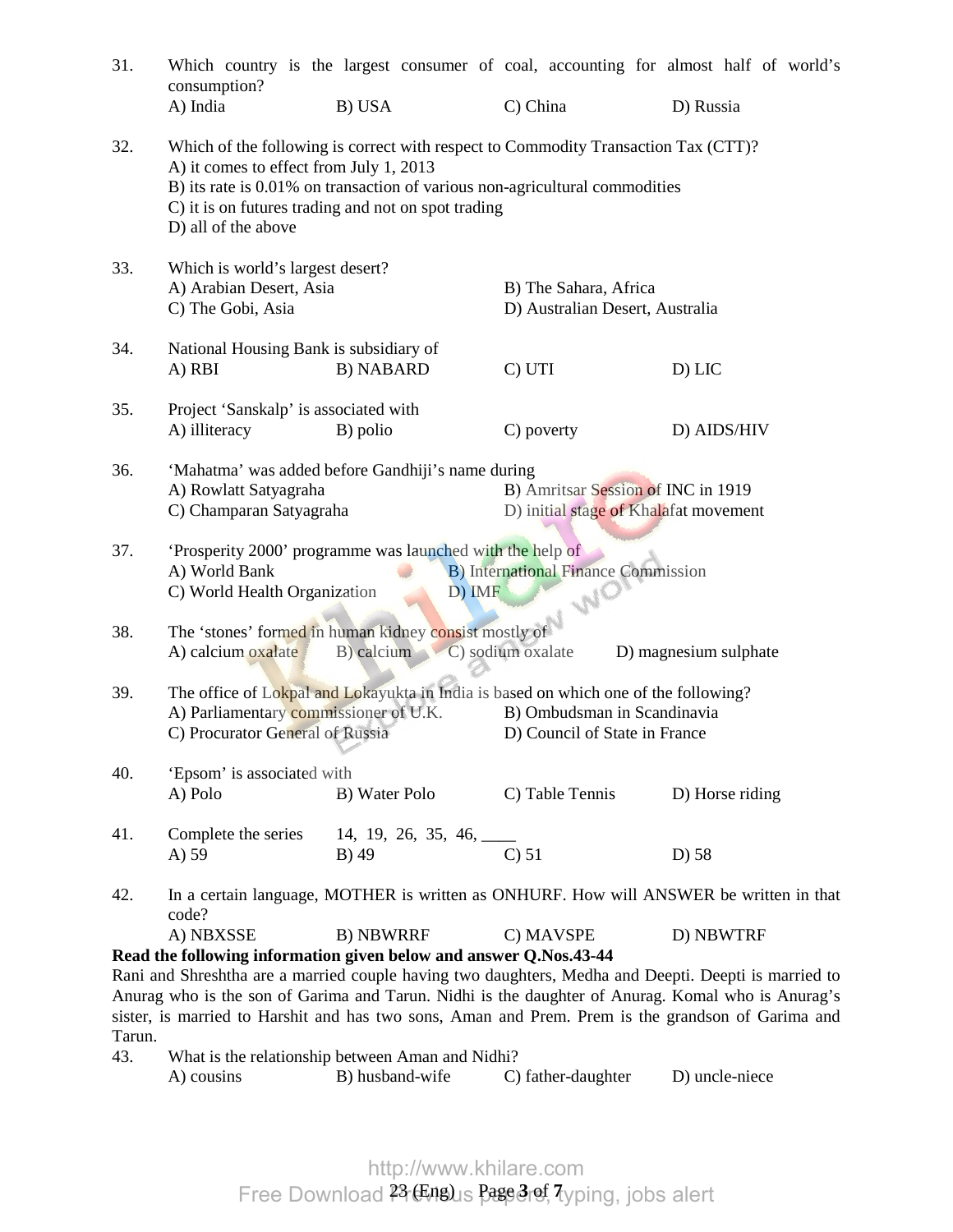| 44.                        | Which of the following is true?<br>A) Tarun is Deepti's maternal uncle<br>C) Garima is Harshit's mother-in-law                                                                                                                                                                                                                                                                                                                      | B) Aman is son of Medha<br>D) Nidhi is the cousin of Komal        |  |  |  |  |
|----------------------------|-------------------------------------------------------------------------------------------------------------------------------------------------------------------------------------------------------------------------------------------------------------------------------------------------------------------------------------------------------------------------------------------------------------------------------------|-------------------------------------------------------------------|--|--|--|--|
| 1)<br>2)<br>3)<br>4)<br>5) | Read the following information and answer Q.Nos.45-46<br>There are 7 books one each on Psychology, Hindi, English, Sociology, Economics, Education and<br>Accountancy, lying one above other<br>Sociology is on the top of all books<br>Accountancy is immediately below Education which is immediately below Sociology<br>Economics is immediately above Psychology but in the middle<br>Hindi is immediately below Psychology     |                                                                   |  |  |  |  |
| 45.                        | Economics is between which of the following books?<br>A) Accountancy and Education<br>C) English and Psychology                                                                                                                                                                                                                                                                                                                     | B) Psychology and Hindi<br>D) Psychology and Sociology            |  |  |  |  |
| 46.                        | Which three books are between Accountancy and Hindi?<br>A) English, Economics and Psychology<br>C) Economics, Psychology and Hindi                                                                                                                                                                                                                                                                                                  | B) Economics, Psychology and Education<br>D) cannot be determined |  |  |  |  |
| 47.                        | The needle of a damaged compass which was showing correct direction North is now showing<br>East. If Ram is going towards West as per damaged compass, then towards which direction is he<br>actually going?<br>A) West<br>B) East                                                                                                                                                                                                  | C) North<br>D) South                                              |  |  |  |  |
| 48.                        | In the following series, how many pairs of successive number have a difference of two<br>6 4 1 2 2 8 7 4 2 1 5 3 8 6 2 1 7 1 4 1 3 2 8 6<br>A) 5<br>B) 6<br>C) 7                                                                                                                                                                                                                                                                    | D) 8                                                              |  |  |  |  |
| 49.                        | If Atul finds that he is $12th$ from the right in a line of boys and $4th$ from the left. How many boys<br>should be added to the line so that there are 28 boys in the line?<br>B) 13<br>A) 12                                                                                                                                                                                                                                     | $C)$ 14<br>$D)$ 15                                                |  |  |  |  |
| 50.                        | Replace the question mark with one of the options given below:<br>24<br>144<br>6<br>36<br>$\overline{2}$<br>12<br>1<br>6                                                                                                                                                                                                                                                                                                            | 384<br>$\overline{\mathcal{E}}$<br>32<br>16                       |  |  |  |  |
|                            | A) 80<br>B) 85                                                                                                                                                                                                                                                                                                                                                                                                                      | $C$ ) 91<br>D) 96                                                 |  |  |  |  |
| 51.<br>52.                 | The maximum number of students among whom 1001 pens and 910 pencils can be distributed in<br>such a way that each student gets the same number pens and the same number of pencils, is<br>B) 910<br>A) 91<br>Some students planned a picnic. The budget for food was $\bar{3}$ 500. But, 5 of them failed to go and<br>thus cost of food for each student increased by $\bar{\mathbf{z}}$ 5. How many students attended the picnic? | $C$ ) 101<br>D) 19                                                |  |  |  |  |
|                            | A) 15<br>$B)$ 20                                                                                                                                                                                                                                                                                                                                                                                                                    | $C$ ) 25<br>$D)$ 30                                               |  |  |  |  |

53.  $\frac{x-2y}{(x+2)^2} + \frac{y-2y}{(x+2)^2} + \frac{z-2y}{(x+2)^2} = ?$ A) -1 B) 0 C) 1 D) 2

> 23 (Eng) Page **4** of **7** http://www.khilare.com Free Download Previous papers, typing, jobs alert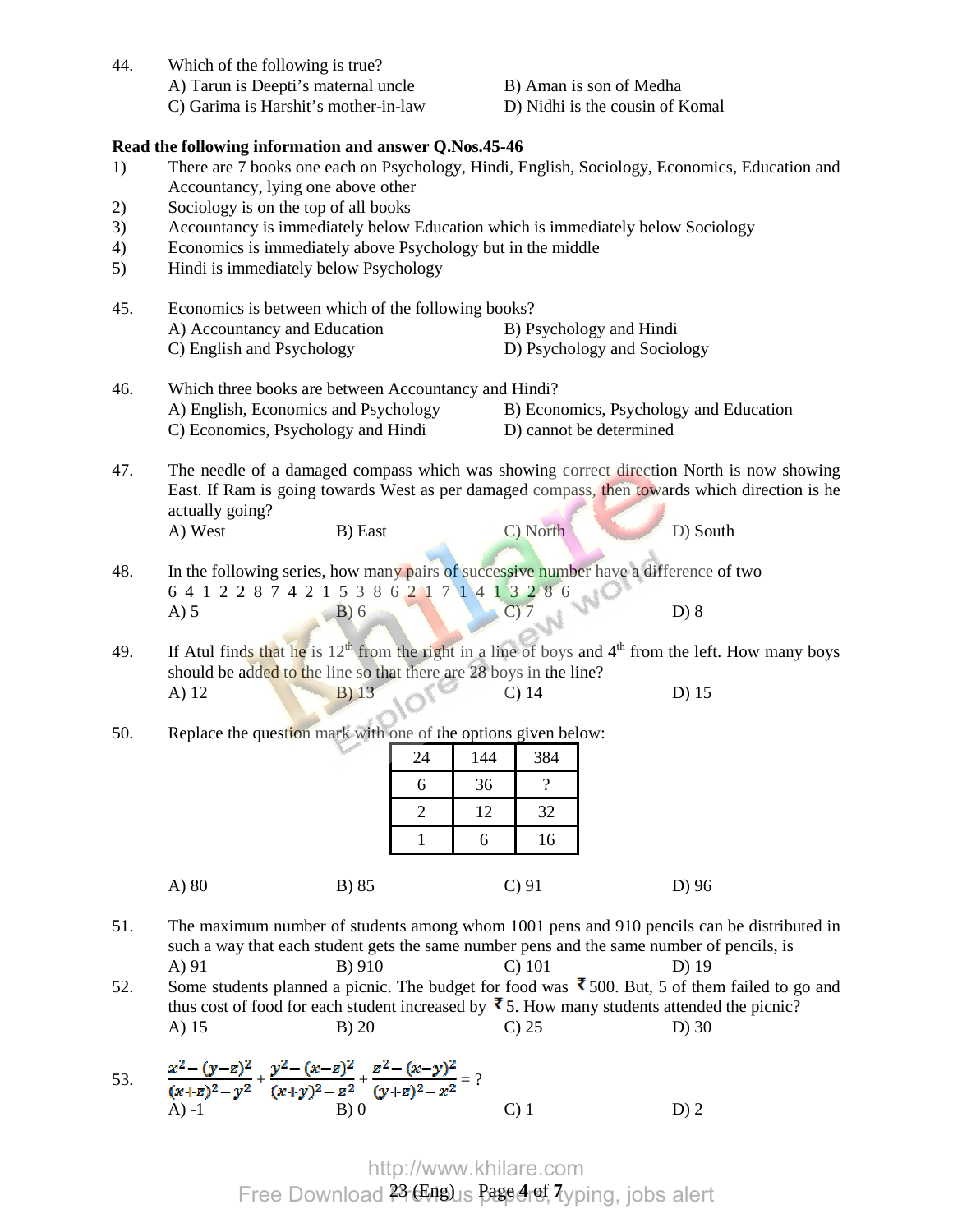| 54. | The average of 4 positive integers is 72.5. The highest integer is 117 and lowest integer is 15. The<br>difference between the remaining two integers is 12. Which is higher of these 2 remaining<br>integers?                                                                                                                               |                                                                                               |                                                                                                                                  |                                                                                                                                      |  |  |
|-----|----------------------------------------------------------------------------------------------------------------------------------------------------------------------------------------------------------------------------------------------------------------------------------------------------------------------------------------------|-----------------------------------------------------------------------------------------------|----------------------------------------------------------------------------------------------------------------------------------|--------------------------------------------------------------------------------------------------------------------------------------|--|--|
|     | A) 85                                                                                                                                                                                                                                                                                                                                        | B) 70                                                                                         | $C$ ) 73                                                                                                                         | D) 75                                                                                                                                |  |  |
| 55. | along its periphery. The area of border is                                                                                                                                                                                                                                                                                                   |                                                                                               |                                                                                                                                  | A circular garden has a circumference of 440 m. There is a 7 m wide border inside the garden                                         |  |  |
|     | A) 2918 m <sup>2</sup>                                                                                                                                                                                                                                                                                                                       | B) 2921 $m^2$                                                                                 | C) 2924 $m^2$                                                                                                                    | D) 2926 $m^2$                                                                                                                        |  |  |
| 56. | A shopkeeper sells a badminton racket whose marked price is $\bar{\phantom{1}}30$ , at a discount of 15% and<br>gives a shuttle cock costing $\bar{\mathbf{\xi}}$ 1.50 free with each racket. Even then he makes a profit of 20%. His<br>cost price per racket is                                                                            |                                                                                               |                                                                                                                                  |                                                                                                                                      |  |  |
|     | A) ₹ 19.75                                                                                                                                                                                                                                                                                                                                   | B) ₹20                                                                                        | C) ₹21                                                                                                                           | D) ₹21.25                                                                                                                            |  |  |
| 57. |                                                                                                                                                                                                                                                                                                                                              |                                                                                               |                                                                                                                                  | A, B, C enter into partnership and their capitals are in the proportion $\frac{1}{3} : \frac{1}{4} : \frac{1}{5}$ . A withdraws half |  |  |
|     | A) ₹2520                                                                                                                                                                                                                                                                                                                                     | B) ₹2800                                                                                      | his capital at the end of 4 months. Out of a total annual profit of $\bar{\mathbf{\mathcal{R}}}$ 8470, A's share is<br>C) ₹ 3150 | D) ₹4120                                                                                                                             |  |  |
| 58. | $A)$ 40 km/hr                                                                                                                                                                                                                                                                                                                                | train is 10 km/hour less than the fast train, the speed of the slow train is<br>$B)$ 30 km/hr | $C$ ) 35 km/hr                                                                                                                   | A fast train takes 3 hours less than the slow train for a journey of 600 km. If the speed of the slow<br>D) $45 \text{ km/hr}$       |  |  |
| 59. | ₹72. The rate of interest per annum is<br>A) 6%                                                                                                                                                                                                                                                                                              | B) 8%                                                                                         | C) 10%<br>D) 12%                                                                                                                 | The difference between compound and simple interest at the same rate on $\bar{\mathbf{\cdot}}$ 5000 for 2 years is                   |  |  |
| 60. | A leak in the bottom of a tank can empty the full tank in 6 hours. An inlet pipe fills water at the<br>rate of 4 litre per minute. When the tank is full, the inlet is opened and due to leak, the tank in<br>emptied in 8 hours. The capacity of the tank is                                                                                |                                                                                               |                                                                                                                                  |                                                                                                                                      |  |  |
|     | A) 5260 litres                                                                                                                                                                                                                                                                                                                               | $B)$ 5760 litres                                                                              | C) 5846 litres                                                                                                                   | D) $6970$ litres                                                                                                                     |  |  |
| 61  | PowerPoint, you should include it on the:                                                                                                                                                                                                                                                                                                    |                                                                                               |                                                                                                                                  | If you want a logo to appear on every slide at a fix location in a presentation prepared using MS-                                   |  |  |
|     | A) slide template.                                                                                                                                                                                                                                                                                                                           | B) slide master                                                                               | C) slide document.                                                                                                               | D) slide file.                                                                                                                       |  |  |
| 62  | Suppose cell A1:A4 contain the following property values for four homes: Rs. 100000, Rs.<br>200000, Rs. 300000, Rs. 400000 respectively. Cell B1:B4 contain the following sales<br>commissions on each of the corresponding property values: Rs. 7000, Rs. 14000, Rs. 21000, Rs.<br>28000. Then value of SUMIF(A1:A4,">160000",B1:B4) equals |                                                                                               |                                                                                                                                  |                                                                                                                                      |  |  |
|     | A) 63000                                                                                                                                                                                                                                                                                                                                     | B) 900000                                                                                     | C) 1000000                                                                                                                       | D) None of these                                                                                                                     |  |  |
| 63  | In MS-Word, Crtl+J key combination is used for<br>A) Align Text to both left and right margins by adding spaces between words<br>B) Align Text to left margin by adding spaces between words<br>C) Align Text to right margin by adding spaces between words<br>D) Non of the Above                                                          |                                                                                               |                                                                                                                                  |                                                                                                                                      |  |  |
| 64  | A) Bold                                                                                                                                                                                                                                                                                                                                      | Which of the following is not a font style in MS-Word?<br>B) Italics                          | C) Regular                                                                                                                       | D) Superscript                                                                                                                       |  |  |
| 65  | Portrait and Landscape in MS-Office are<br>A) Page Layout                                                                                                                                                                                                                                                                                    | B) Paper Size                                                                                 | C) Page Orientation                                                                                                              | D) All of above                                                                                                                      |  |  |
| 66  | Tomato is a type of                                                                                                                                                                                                                                                                                                                          |                                                                                               |                                                                                                                                  |                                                                                                                                      |  |  |
|     | A Fruit                                                                                                                                                                                                                                                                                                                                      | <b>B</b> Vegetable<br>http://www.khilare.com                                                  | C Tuber                                                                                                                          | D Bulb                                                                                                                               |  |  |
|     |                                                                                                                                                                                                                                                                                                                                              |                                                                                               | Free Download 23 (Englis Page 5 of, Typing, jobs alert                                                                           |                                                                                                                                      |  |  |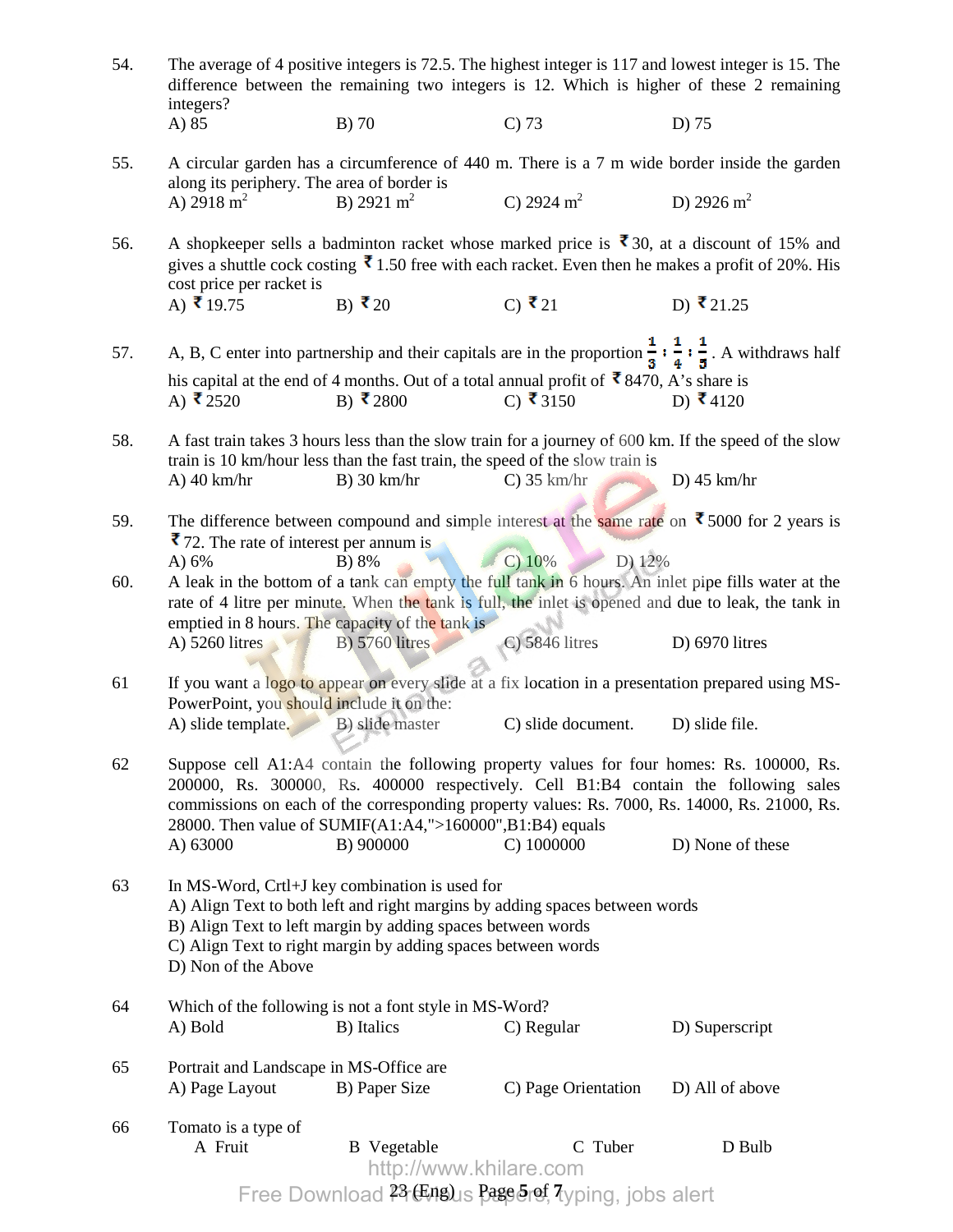| 67 | The amount of liquid added in a stew is<br>TO 1/4 COVER THE ITEM<br>A<br>$\mathsf{C}$<br>TO 3/4 COVER THE ITEM    | B TO 1/2 COVER THE ITEM<br>TO JUST COVER THE ITEM<br>D   |                    |
|----|-------------------------------------------------------------------------------------------------------------------|----------------------------------------------------------|--------------------|
| 68 | A pallette knife is used to<br>A Carve<br>B Peel                                                                  | C Lift                                                   | D Scoop            |
| 69 | The desired shape for turning vegetable is<br>A Round<br><b>B</b> Barrel                                          | C Half Moon                                              | D Square           |
| 70 | A Bundle of herbs used to impart flavour to soups sauces and stocks is called<br>A Jardinere<br><b>B</b> Marinade | C Bouquet Garni                                          | D Paysanne         |
| 71 | What is Court Boullion<br>A Brown Stock B Yakhani Stock                                                           | C Poaching Liquor D Vegetable stock                      |                    |
| 72 | A compound butter is<br>A Flavoured butter B Melted butter                                                        | C Brown butter                                           | D Clarified butter |
| 73 | The tempering temperature of dark chocolate is<br>A 31 to 32 degree celcious<br>C 28 to 29 degree celcious        | B 30 to 31 degree celcious<br>D 40 to 42 degree celcious |                    |
| 74 | Correct name for a stewing pan is<br>A Marmite<br><b>B</b> Mandoline                                              | C Casserole                                              | D Possionere       |
| 75 |                                                                                                                   |                                                          | D Lobster          |
| 76 | Which one of the following is an emulsion sauce<br>A Veloute<br>B Hollandaise                                     |                                                          | D Bechemel         |
| 77 | Ratio of Butter and Flour in Beurre Manie is<br>A 1 to 1<br>$B1$ to $2$                                           | $C2$ to 1                                                | $D_3$ to 1         |
| 78 | Venison is meat of<br>A Pig<br><b>B</b> Deer                                                                      | C Calf                                                   | D Rabbit           |
| 79 | Mutton Rogan Josh is from which state<br>A Punjab<br><b>B</b> Lucknow                                             | C Kashmir                                                | D Rajasthan        |
| 80 | Which one of the following is a Crustacean<br>A Tiger Prawn<br><b>B</b> Squid                                     | C Cuttlefish                                             | D Octopus          |
| 81 | Caviar is the roe of which fish<br>A Salmon<br><b>B</b> Tuna                                                      | C Cod                                                    | D Sturgeon         |
| 82 | Bissi Bele Bhat is from which state<br>A Orrissa<br><b>B</b> Karnataka                                            | C Andhra Pradesh                                         | D Tamil Nadu       |
| 83 | Which one of these is a Bengali spice mixture<br>A Chaat Masala<br><b>B</b> Panch Phoran                          | C Potli Masala                                           | D Lazzat e Tuam    |
| 84 | Haleem is made of<br><b>B</b> Mutton<br>A Eggs                                                                    | C Beef                                                   | D Fish             |

http://www.khilare.com

23 (Eng) Page **6** of **7** Free Download Previous papers, typing, jobs alert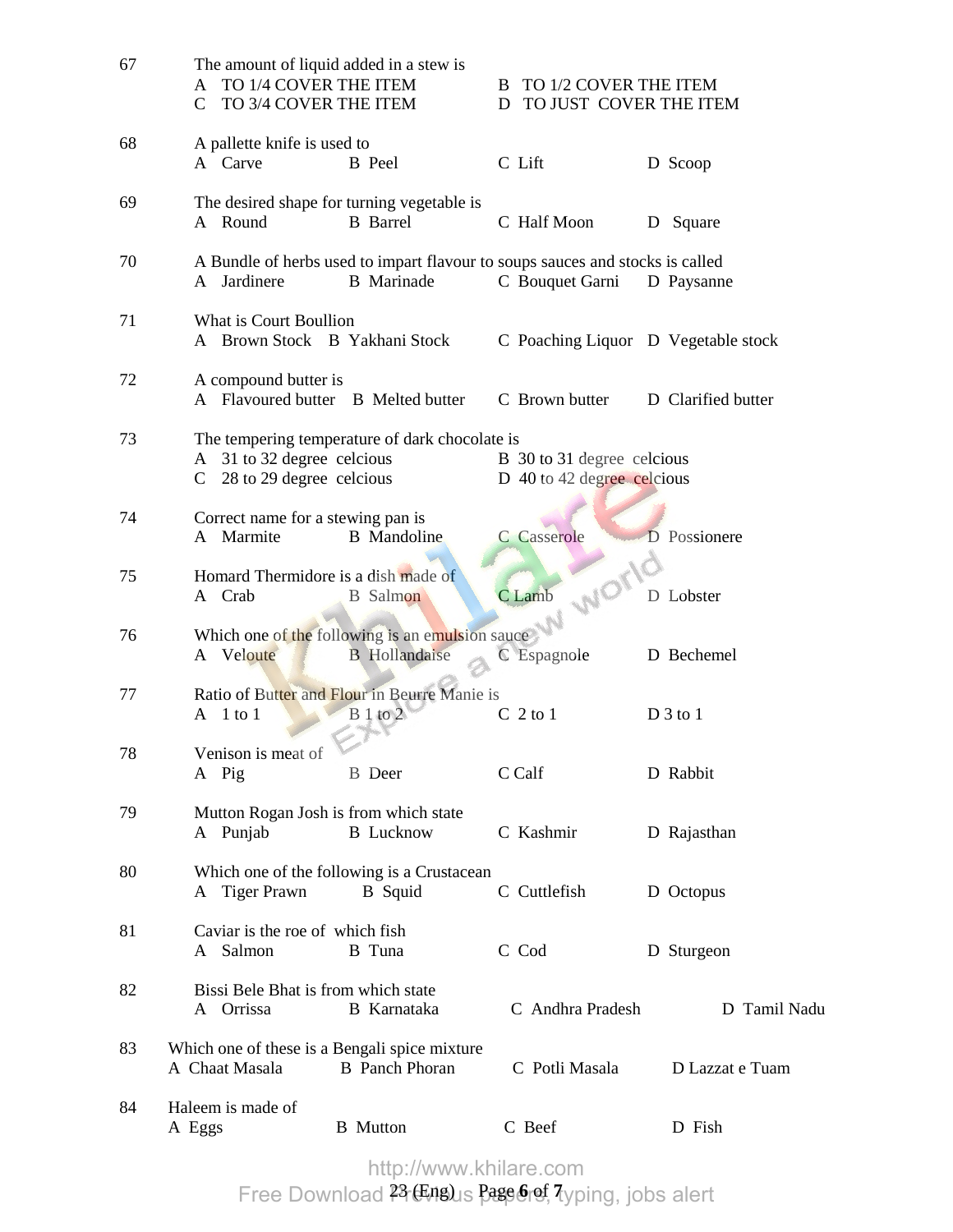| 85  | Dastarkhwan is from which cuisine<br>A Bengali                  | B Awadhi                                                               | C Hydrabadi               | D Kashmiri          |
|-----|-----------------------------------------------------------------|------------------------------------------------------------------------|---------------------------|---------------------|
| 86  | What is Boulliabaisse<br>A Bisque                               | <b>B</b> Chowder                                                       | C Fish stew               | D Poisson Duglere   |
| 87  | Fish muniere refers to fish cooked by<br>A Deep fry             | B Pan fry                                                              | C Baking                  | D poaching          |
| 88  | Accompaniment for Dhansak is<br>A Jeera pulao                   | <b>B</b> Ghee bhat                                                     | C Adrak Kesarariya Chawal | D Boiled Brown Rice |
| 89  | A Parmesan                                                      | What is the name of cheese made from goats milk<br><b>B</b> Mascarpone | C Asiago                  | D Caprino           |
| 90  | Number of fillets yielded by a flat fish are<br>A 2             | <b>B</b> 3                                                             | C <sub>4</sub>            | D <sub>6</sub>      |
| 91  | National Soup of India is<br>A Tamatar Shorba                   | <b>B</b> Dal Shorba                                                    | C Rasam                   | D Mulligatwany      |
| 92  | Cumberland Sausage comes from<br>A Australia<br><b>B</b> Sweden | C Ireland                                                              |                           | D England           |
| 93  | Accompnying sauce of Roast Chicken is<br>A Lemon Butter Sauce   | <b>B</b> Moussouline                                                   | C Bread sauce             | D Mint sauce        |
| 94  | Couscous is obtained from<br>A Semolina                         | <b>B</b> Wheat                                                         | C Rice WICK               | D pulses            |
| 95  | Bugette Bread is from which country<br>A Italy                  | 9<br><b>B</b> Georgia                                                  | C France                  | D Germany           |
| 96  | Where does Spatzle originateS from<br>A China                   | <b>B</b> Russia                                                        | C Germany                 | D Italy             |
| 97  | Sommergasbord belongs to which country<br>A Sweden              | <b>B</b> Germany                                                       | C Austria                 | D England           |
| 98  | Tunda Kebeb belongs to which city<br>A Hydrabad                 | <b>B</b> Delhi                                                         | C Saharanpur              | D Lucknow           |
| 99  | Tareli machi comes from which cusine<br>A Parsi                 | <b>B</b> Goan                                                          | C Bengali                 | D karnataka         |
| 100 | Rao ki Kheer is a speciality of which cusine<br>A Punjabi       | <b>B</b> Himachali                                                     | C Kashmiri                | D Rajasthani        |